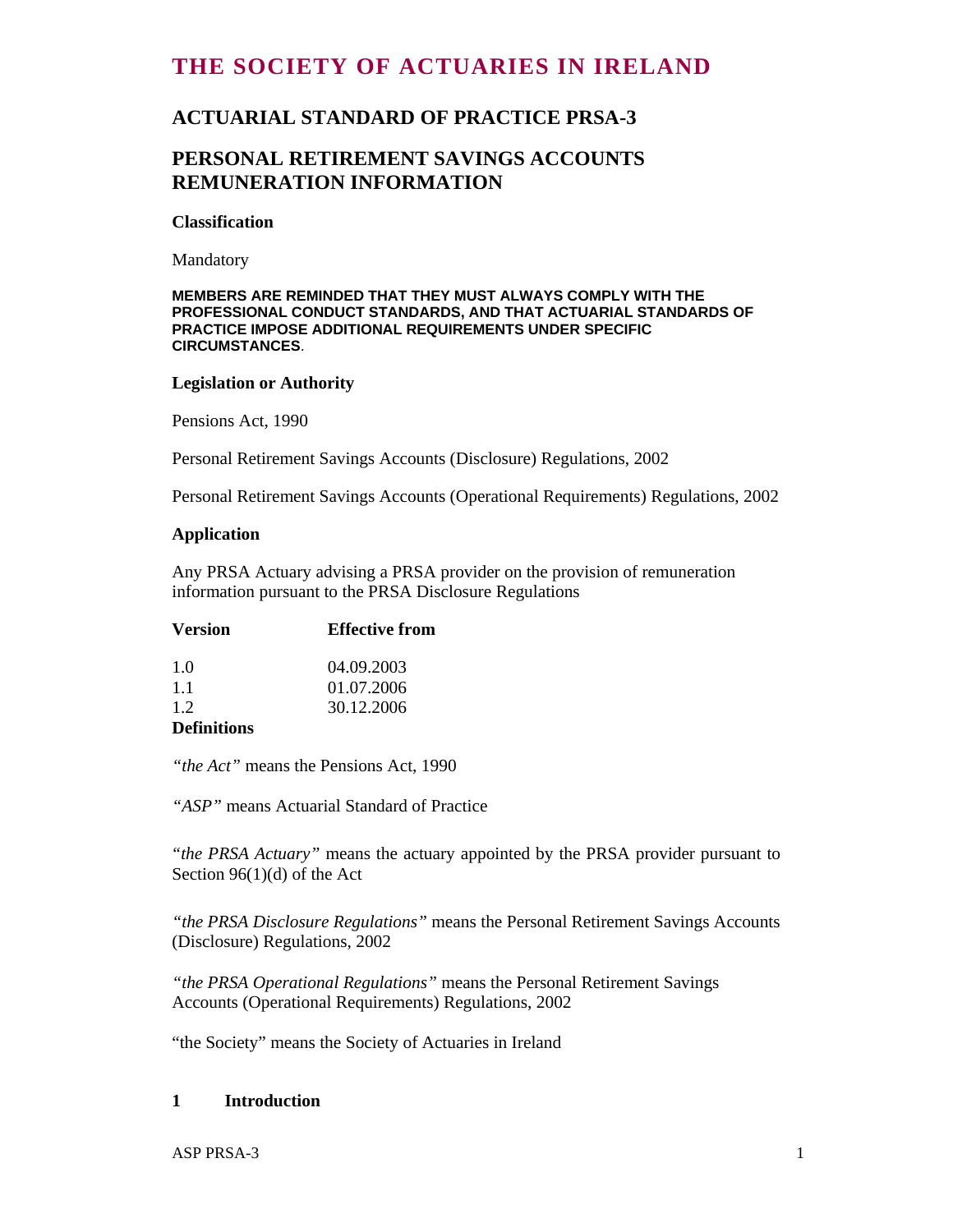- 1.1 This ASP is issued pursuant to the PRSA Disclosure Regulations and the PRSA Operational Regulations, and, in particular, to Articles 3(3) and 4(2) of the PRSA Disclosure Regulations and to Article 9 of the PRSA Operational Regulations.
- 1.2 Article 3(3) of the PRSA Disclosure Regulations stipulates that:

 *"A Preliminary Disclosure Certificate shall be prepared by the PRSA provider in accordance with -*

- *(a) Schedule B,*
- *(b) the advice of the PRSA Actuary, and*
- *(c) any guidance notes issued by the Society of Actuaries in Ireland for those purposes."*

Article 4(2) of the PRSA Disclosure Regulations stipulates that:

 *"A Statement of Reasonable Projection shall be prepared by the PRSA provider in accordance with -* 

- *(a) Schedule B,*
- *(b) the advice of the PRSA Actuary, and*
- *(c) any guidance notes issued by the Society of Actuaries in Ireland for those purposes."*
- 1.3 (i) "The PRSA actuary" is defined as *"a person who is employed by a PRSA provider or has entered into a contractual arrangement with a PRSA provider to provide actuarial services in respect of a PRSA product or products and who complies with such requirements for such employment or such appointment as such an actuary as the Minister may determine from time to time and specifies in regulations*."
	- (ii) "Intermediary remuneration" is defined in the PRSA Disclosure Regulations as:
		- *"(a) the cost of payments, benefits and services paid or provided by a PRSA provider or connected persons of the PRSA provider to an intermediary or connected persons of the intermediary, and*
		- *(b) in the case of an intermediary who is a connected person of the PRSA provider, an amount in respect of a notional profit margin sufficient to achieve comparability in the total amount of intermediary remuneration in respect of that PRSA contract with an intermediary who is not a connected person of that PRSA provider."*
	- (iii) "Sales remuneration" is defined in the PRSA Disclosure Regulations as: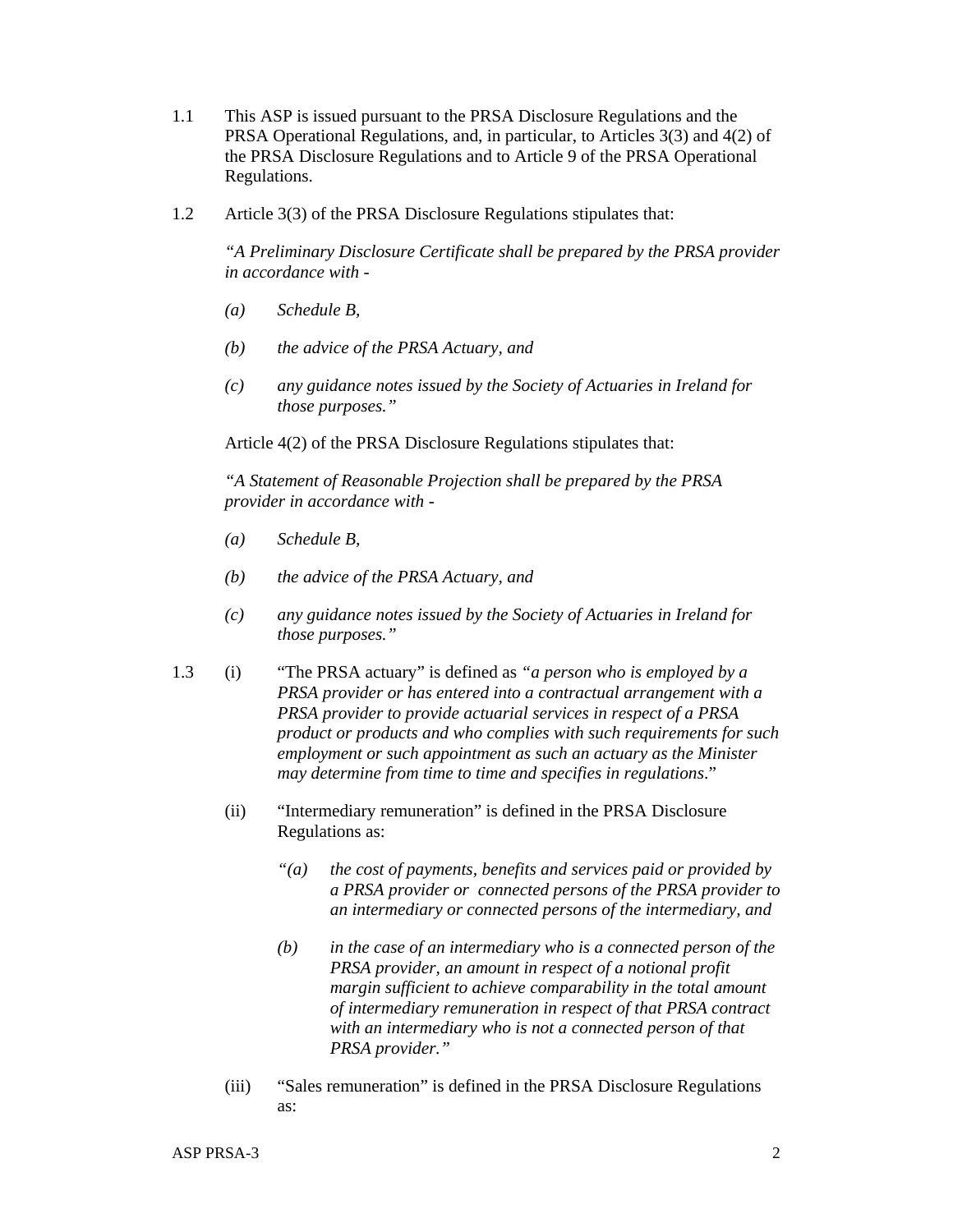- *"(a) the cost of remuneration and other payments, benefits and services equivalent to intermediary remuneration, paid or provided by a PRSA provider or connected persons of the PRSA provider to a sales employee of the PRSA provider or connected persons of the sales employee in connection with a PRSA contract sold to a contributor, and*
- *(b) an amount in respect of a notional profit margin sufficient to achieve comparability in the total amount of sales remuneration in respect of that PRSA contract with the intermediary remuneration which would have been payable in respect of that PRSA contract to an intermediary who is not a connected person of the PRSA provider."*
- 1.4 Article 9 of the PRSA Operational Regulations requires that a determination made by the PRSA Actuary pursuant to Section 119(1) of the Act and a declaration furnished by the PRSA provider to the PRSA Actuary shall both be submitted to the Pensions Board within two months of the end of each financial year.

 The PRSA Actuary's determination is required to state *"if such be the case, that the advice given by the PRSA actuary and any guidance notes issued by the Society of Actuaries in Ireland pursuant to the provisions of the Act and regulations made under the Act have been complied with by the PRSA provider subject to any qualifications, amplifications or explanations in relation to that advice as the PRSA actuary considers appropriate"*.

 The PRSA provider's declaration is required to state *"if such be the case, that all information requested by the PRSA actuary for the purpose of making his determination in accordance with sub-article (1) has been provided to the PRSA actuary and is accurate"* and the PRSA provider is required to include in the declaration *"such qualifications, amplifications or explanations as the PRSA provider considers appropriate"*.

1.5 While the intermediary remuneration and sales remuneration which are illustrated in the provision of remuneration information are ultimately the responsibility of the PRSA provider, the PRSA Disclosure Regulations require a PRSA provider to have regard to any guidance notes issued by the Society, as well as requiring consultation with the PRSA Actuary.

 This ASP constitutes the guidance relating to Preliminary Disclosure Certificates and Statements of Reasonable Projection issued by the Society referred to in the PRSA Disclosure Regulations.

1.6 The PRSA Disclosure Regulations require that the Illustrative Table of Intermediary Remuneration and Sales Remuneration should state, for each contribution year, the projected contribution payable and the projected remuneration payable to intermediaries or sales employees in the contribution year in question. This is to be interpreted as requiring that the actual remuneration provided in the contribution year should be shown in the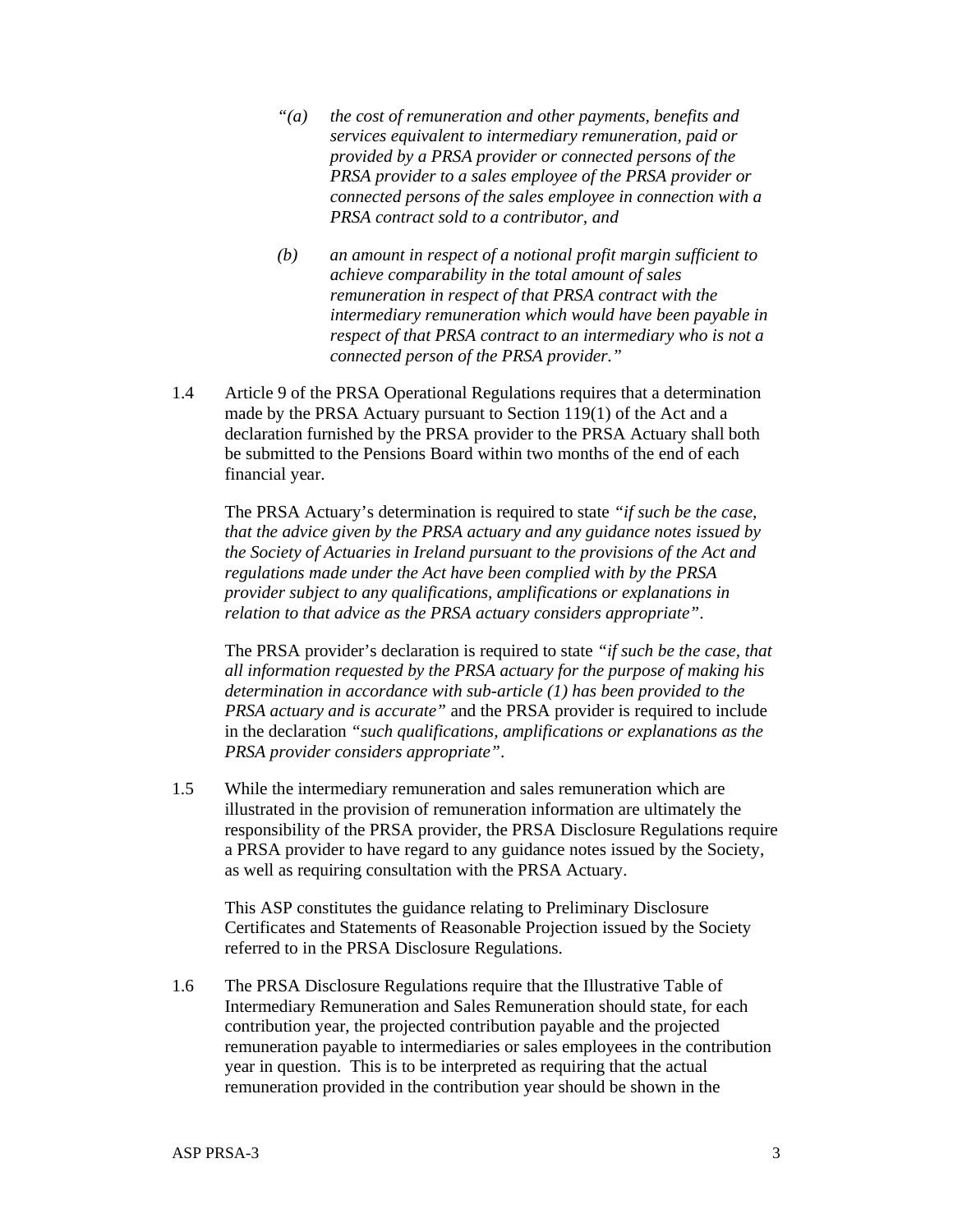relevant row of the Illustrative Table of Intermediary Remuneration and Sales Remuneration for each year for which remuneration is illustrated.

- 1.7 Where the figures between quinquennial durations in force in the Illustrative Table of Intermediary Remuneration and Sales Remuneration do not change at a steady rate, the values for all the intervening years should be given.
- 1.8 The PRSA Disclosure Regulations specify that the cost of payments, benefits and services paid or provided by connected persons of a PRSA provider must be treated as if they were payments, benefits or services paid or provided by the PRSA provider, and that the cost of payments, benefits and services paid or provided to connected persons of an intermediary or sales employee must be treated as if they were payments, benefits or services paid or provided to the intermediary or sales employee. "Connected person" is defined in Article 2(2) of the PRSA Disclosure Regulations and is extremely wide in scope, and the PRSA Actuary should ensure that he or she is familiar with this definition. Throughout this ASP, references to the cost of payments, benefits and services paid or provided by a PRSA provider are deemed to include the cost of payments, benefits and services paid or provided by connected persons of the PRSA provider, and references to the cost of payments, benefits and services paid or provided to an intermediary or sales employee are deemed to include the cost of payments, benefits and services paid or provided to connected persons of the intermediary or sales employee.
- 1.9 If the PRSA Actuary believes that information in addition to that provided in the Illustrative Table of Intermediary Remuneration and Sales Remuneration is needed to ensure that the provision of remuneration information is fair, clear and not misleading, then the PRSA Actuary should advise the PRSA provider as to what additional information should be disclosed. For this purpose, the Illustrative Table of Intermediary Remuneration and Sales Remuneration and any explanatory notes attaching thereto should be modified, amended or augmented as necessary.
- 1.10 The PRSA Disclosure Regulations provide that the values given in the Illustrative Table of Intermediary Remuneration and Sales Remuneration contained in the Preliminary Disclosure Certificate for a PRSA not being a Standard PRSA to be provided before a client signs a proposal or an application form may be shown on a generic basis. Where Illustrative Tables of Intermediary Remuneration and Sales Remuneration are prepared on a generic basis, the guiding principle that contributors be provided with illustrations which are fair, clear and not misleading also applies. The generic Illustrative Table of Intermediary Remuneration and Sales Remuneration used should be typical in relation to product parameters, such as age, policy term and contribution amount. Where more than one remuneration structure applies to the product in question, the highest such remuneration structure should be used in constructing the generic Illustrative Table of Intermediary Remuneration and Sales Remuneration.
- 1.11 The Minister for Social and Family Affairs has responsibility in law for the implementation of the PRSA Disclosure Regulations. The PRSA Actuary should therefore, subject to the request or consent of the PRSA provider, be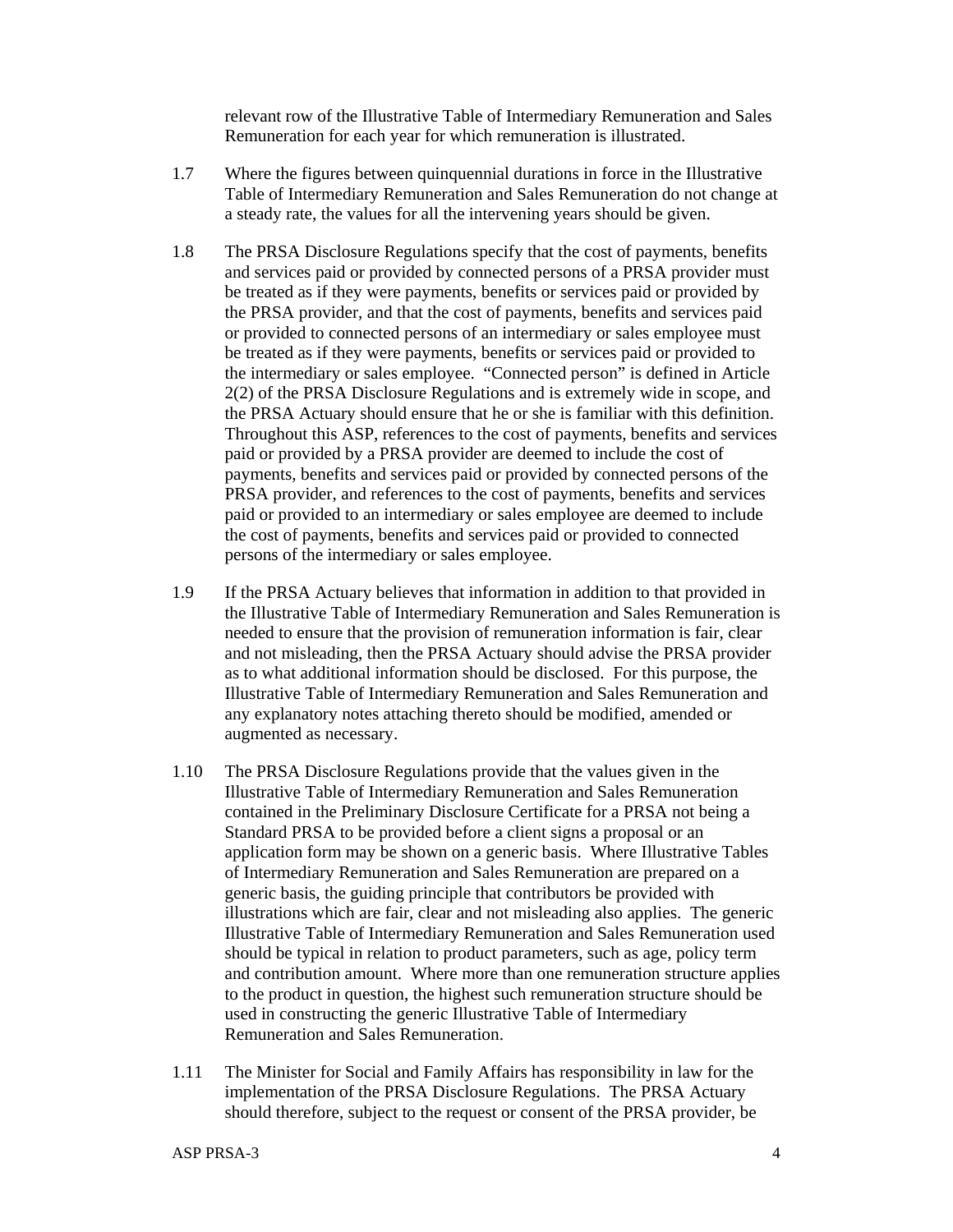prepared to explain and justify to the Department of Social and Family Affairs and to the Pensions Board the advice given by the PRSA Actuary to the PRSA provider which underlies Preliminary Disclosure Certificates and Statements of Reasonable Projection.

#### **2 Scope of ASP**

- 2.1 This ASP sets out the principles in accordance with which the various parameters underlying the calculation of the figures required to be disclosed in the Illustrative Table of Intermediary Remuneration and Sales Remuneration set out in the PRSA Disclosure Regulations should be determined.
- 2.2 The ASP has regard to the objectives of the provision of remuneration information, which are:
	- (a) in the case of a PRSA contract proposed for on the advice of an independent intermediary, firstly to inform the contributor of any remuneration received or to be received by the independent intermediary from the PRSA provider in connection with the PRSA contract, and secondly to provide the contributor with sufficient information to enable the contributor to identify any provider or product bias on the part of the independent intermediary; and
	- (b) in the case of a PRSA contract proposed for on the advice of any other intermediary or of a sales employee, firstly to inform the contributor of any remuneration received or to be received by such intermediary or sales employee from the PRSA provider in connection with the PRSA contract on an equivalent basis to that which would have applied in the case of an independent intermediary, and secondly to ensure a "level playing field" in relation to the provision of remuneration information as between independent intermediaries, other intermediaries and sales employees.
- 2.3 Pursuant to the objectives set out in paragraph 2.2, the client should be provided with details:
	- (a) of the amount or value in cash terms of the remuneration which is to be paid in respect of the PRSA contract;
	- (b) in a manner which is fair, clear and not misleading; and
	- (c) which indicate the timing of payments.
- 2.4 If an increase in the level of the remuneration, which was not reflected in the most recent Illustrative Table of Intermediary Remuneration and Sales Remuneration supplied to the client, is proposed to be made in respect of a PRSA contract to which the provisions of the PRSA Disclosure Regulations apply, an Illustrative Table of Intermediary Remuneration and Sales Remuneration reflecting the increased level of remuneration, in the same form as specified in the PRSA Disclosure Regulations, must be supplied to the client prior to the implementation of the increase in the level of remuneration.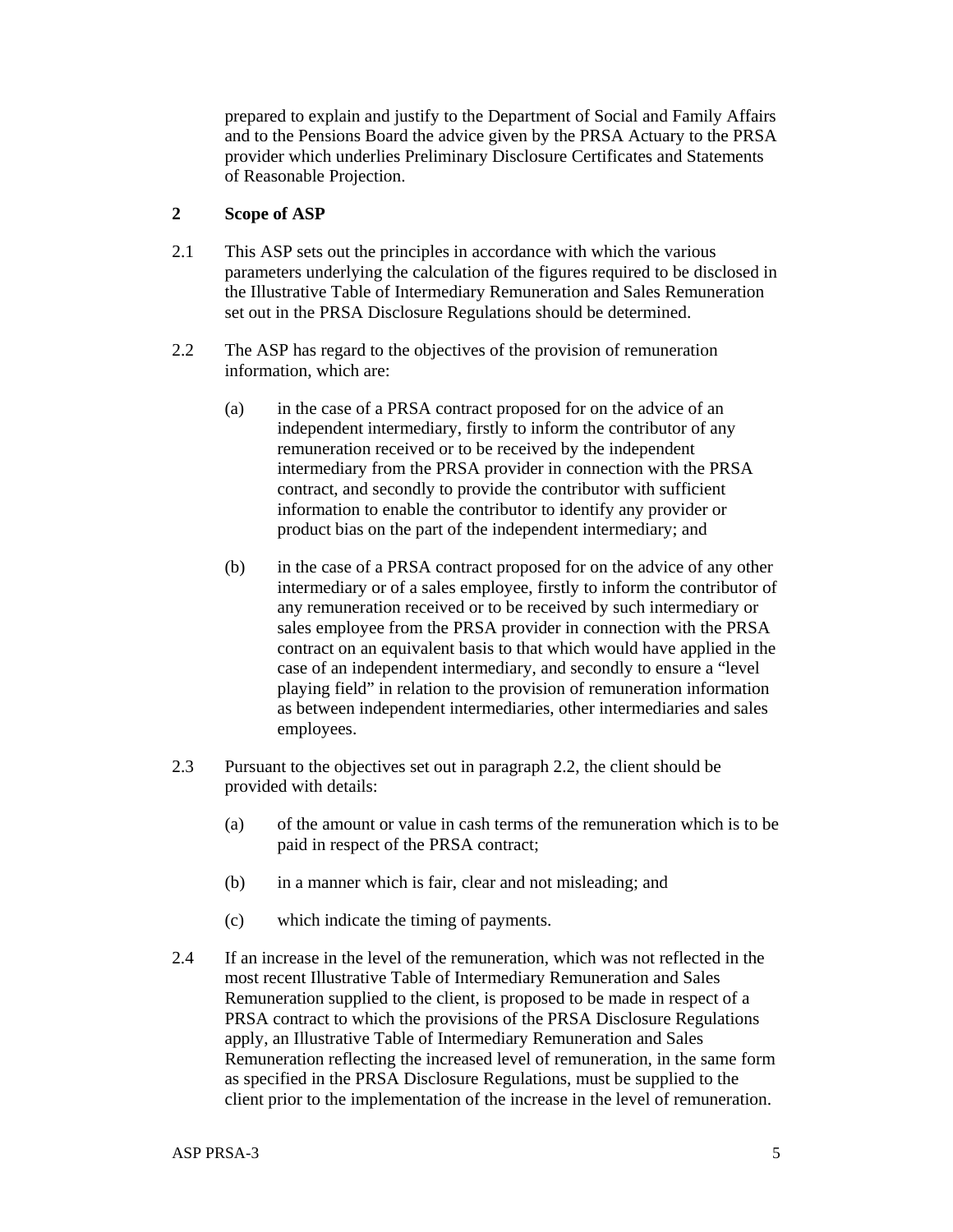The provisions of this paragraph do not apply to any variations in remuneration arising solely from differences between actual experience and the best estimate assumptions used in the most recent Illustrative Table of Intermediary Remuneration and Sales Remuneration supplied to the client.

## **3 Principles**

- 3.1 Where an intermediary or a sales employee receives remuneration in connection with a PRSA contract sold to a client, the PRSA Disclosure Regulations require that the amount of the remuneration appropriate to the PRSA contract to be received by the intermediary or sales employee be disclosed to the contributor. This must be prior to the contributor being invited to sign an application form for that contract.
- 3.2 The remuneration to be disclosed is to include both cash payments and the cost of benefits and services provided to the intermediary or sales employee by the PRSA provider. The costs of benefits and services to be taken into account in determining the remuneration and the way in which the total of those costs will be apportioned over individual contracts are required to be determined in accordance with the provisions of this ASP.
- 3.3 In the case of an intermediary who is not a connected person vis-à-vis the PRSA provider, the remuneration disclosed will be based on the payments, benefits and services provided to that intermediary by the PRSA provider.
- 3.4 In the case of an intermediary who is a connected person vis-à-vis the PRSA provider, or in the case of a sales employee, the remuneration disclosed will be based on the payments, benefits and services provided to that intermediary or sales employee by the PRSA provider or by any person or organisation connected to the PRSA provider. In addition a profit margin will be added to reflect comparability with intermediaries unconnected to the PRSA provider, where the remuneration payments effectively include a profit element.
- 3.5 The objective of this ASP is that the amounts disclosed by an intermediary who is a connected person vis-à-vis the PRSA provider or by a sales employee of the PRSA provider should be, as far as possible, consistent with the amounts of remuneration that would be disclosed by an independent intermediary. For example, benefits and services which can be excluded from the provision of information on remuneration in the case of independent intermediaries can be excluded from the provision of information on remuneration in the case of other intermediaries and of sales employees.
- 3.6 In this ASP, benefits and services refer to those benefits and services the costs of which must be disclosed as part of the cost of remuneration appropriate to the PRSA contract. The PRSA Actuary should ensure that all the costs of those categories of benefits and services which fall within the provision of information on remuneration have been included.
- 3.7 The cost of head office and branch level support for independent intermediaries (e.g. broker branches and 'inspectors') need not, in general, be disclosed as part of an independent intermediary's disclosable remuneration.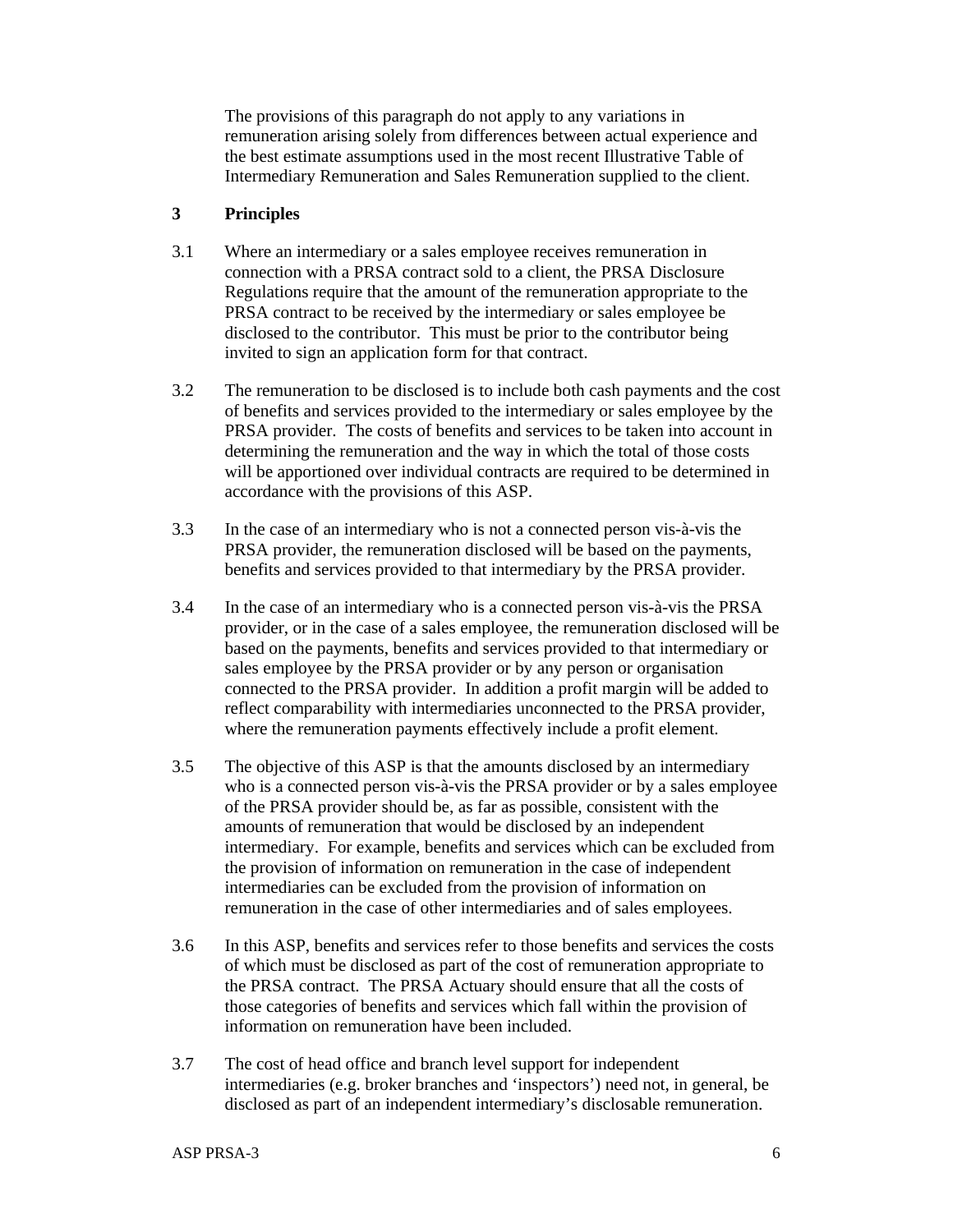For equivalence, therefore, the disclosable remuneration in the case of other intermediaries and of sales employees should not include the cost of head office and branch level management and support, to the extent that such services could also be provided to independent intermediaries and not be disclosed.

3.8 There may be circumstances where the PRSA Actuary believes that a straight addition of all the disclosable costs may give rise to a misleading result.

Examples might include:

- (i) The start-up of a new company where very high initial overhead costs are being incurred in establishing distribution channels.
- (ii) Support for exceptional new business expenses in a particular year.
- (iii) Temporary support for distribution expenses whilst cost-reduction measures are being taken.

 In these circumstances, for equivalence with established companies, it may be appropriate for some of the otherwise disclosable costs to be excluded, provided that all the following conditions are met.

- (i) Such costs are being met out of shareholders' capital rather than expense loadings, and a board minute to this effect has been adopted.
- (ii) The disclosed remuneration amounts are not less than the loadings for remuneration in the relevant contributions.
- (iii) Reductions in such costs in future years to the levels disclosed should be evidenced by definite business plans on, in the opinion of the PRSA Actuary, realistic assumptions.
- (iv) The excluded expenses consist only of services as described in section 9 of this ASP provided to tied agents and/or sales employees.
- 3.9 Where the PRSA Actuary has doubts about whether certain categories of cost should be included or excluded, the PRSA Actuary should consult the Society. Where appropriate, the Society may consult the Department of Social and Family Affairs and/or the Pensions Board in relation to matters so raised.

## **4 Remuneration**

4.1 The costs of benefits and services to be taken into account and the way in which the total of those costs is to be apportioned over individual contracts to increase the disclosable payments are to be advised to the PRSA provider by the PRSA Actuary. The advice given by the PRSA Actuary is expected to take account of guidance provided by the Society for this purpose. The Department of Social and Family Affairs and the Pensions Board will normally expect the PRSA provider to follow the advice received as a result of this consultation. Where this is not the case, the Pensions Board would be so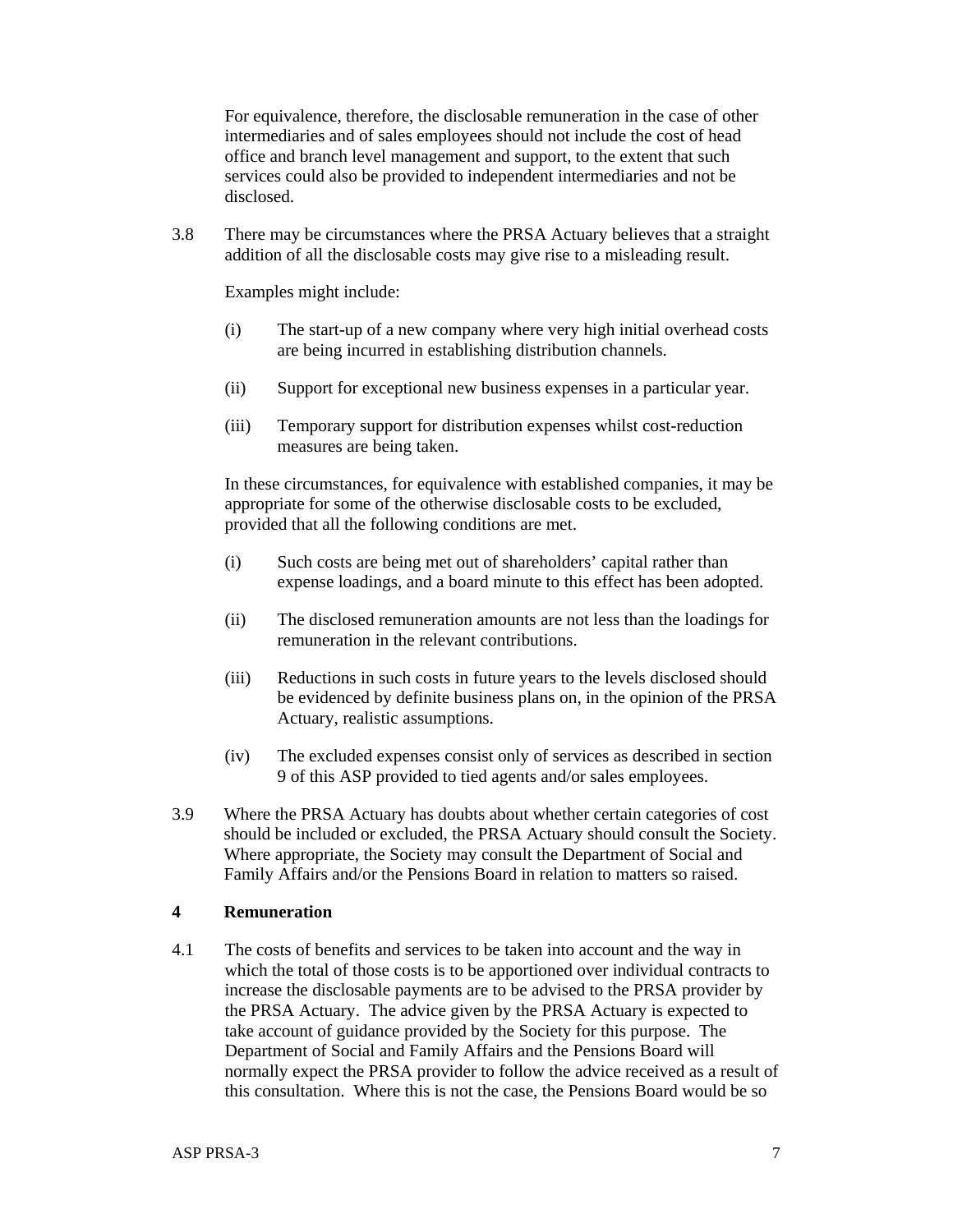notified in the declaration submitted by the PRSA provider to the Pensions Board pursuant to the requirements of the PRSA Disclosure Regulations.

- 4.2 The estimation of the cost of benefits and services should normally be based on the most recent relevant experience of the PRSA provider. Deviation from this will be appropriate, however, when:
	- (i) the PRSA Actuary has reasonable grounds to believe that the remuneration will be higher than that implied by the experience; or
	- (ii) the PRSA Actuary has strong grounds to believe that the remuneration will be lower than that implied by the experience; or
	- (iii) no such experience is available, in which case the estimation should be based on business plans which the PRSA Actuary has strong grounds to believe are achievable.
- 4.3 The costs of benefits and services should be split into new business costs and the costs of servicing existing contributors. The costs attributable to servicing should be assessed directly in relation to the work carried out by the intermediaries or sales employees. It should be noted that it may not be appropriate to assume that the split bears the same ratio as new business payments bear to renewal payments.
- 4.4 Where an intermediary is a connected person of the PRSA provider, (e.g. in the same Companies Act group), it may be the case that the remuneration received by the intermediary is not on a commercial basis. In these circumstances, the remuneration disclosed should be based on the payments, benefits and services provided to the employees of the intermediary, whether they are provided by the PRSA provider or by a connected person, as though the relevant employees were sales employees of the PRSA provider.

 A similar situation could arise where a PRSA provider distributes its products using the resources and facilities of another company in the same Companies Act group. In these circumstances, the remuneration disclosed should be based on the payments, benefits and services provided to the sales employees of the company, whether they are provided by the PRSA provider or by a connected person. Where a retail distribution network (for example, the branch network of a bank) is used to distribute a range of financial or other products, the part of the cost of such network relating to relevant PRSA business should be determined by allocating to such business the appropriate parts of all the costs of the network. The allocation of only marginal costs to relevant PRSA business would not be appropriate; the allocation should include both the variable costs associated with relevant PRSA business and an appropriate proportion of the fixed costs of the network.

4.5 Where payments are made entirely in cash to unconnected intermediaries, they will normally be at a level not only sufficient to meet all the costs incurred by the unconnected intermediaries but also to provide a profit. For equivalence, therefore, the disclosable remuneration in the case of connected intermediaries and of sales employees should be increased to allow for the profits expected to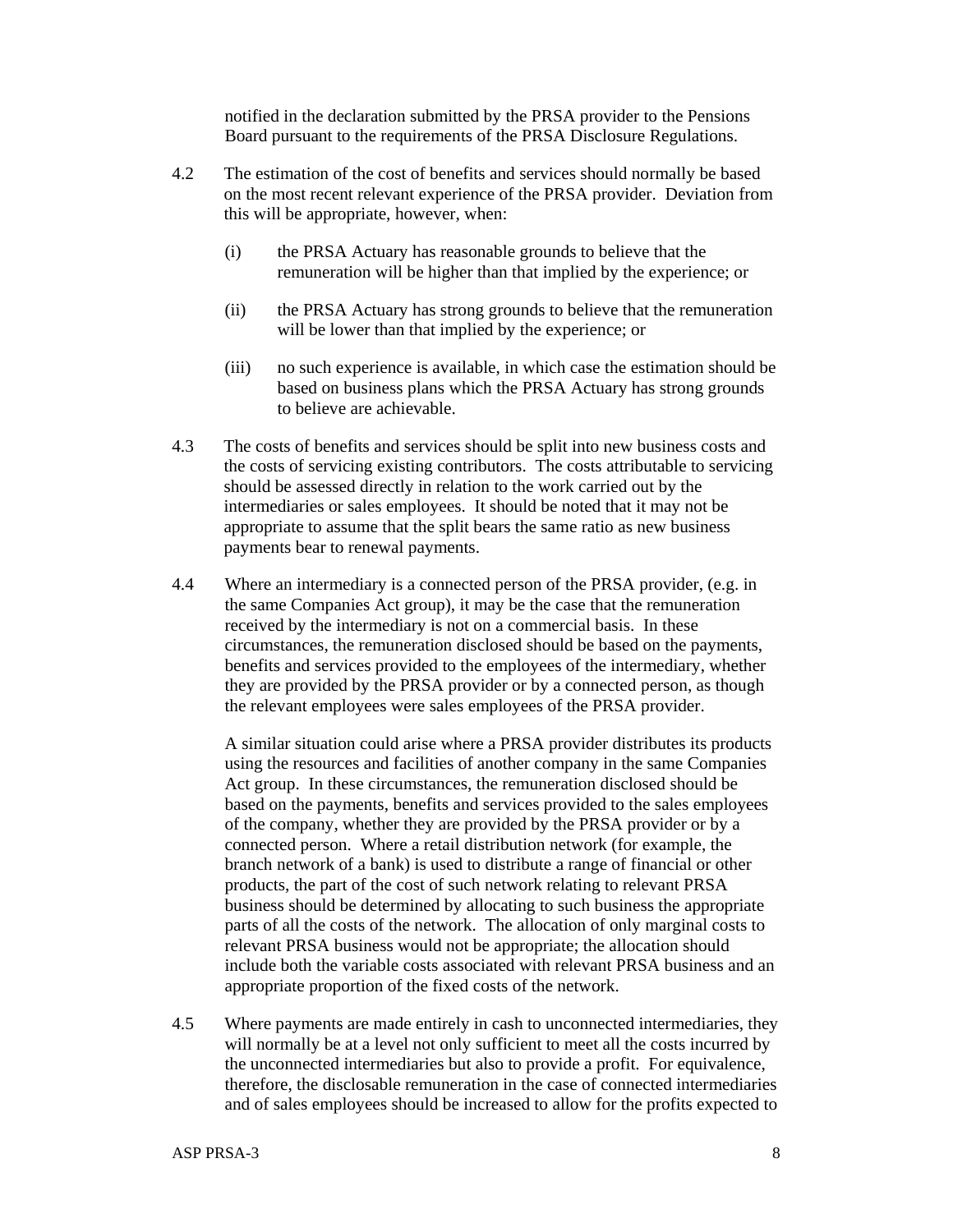be made within the group from carrying out the activities the costs of which are disclosable as part of remuneration.

 In the absence of relevant research in this area in Ireland and having regard to experience in this area in the United Kingdom, the profit margin referred to in paragraph 3.4 should be 15% of remuneration, unless the PRSA Actuary considers that this figure is inappropriate and substitutes another, more realistic figure in its place to represent the profit margin made from carrying out activities the costs of which are disclosable as part of remuneration ('disclosable activities'). In estimating whether a lesser profit margin than 15% would be appropriate possible approaches include:

- (i) A comparison with the remuneration scales of similar unconnected intermediaries either of the same PRSA provider or more generally in the market. For example, if the remuneration without the 15% uplift is lower than scales typically payable to unconnected intermediaries but with the 15% uplift the remuneration is higher, then an intermediate uplift may be appropriate.
- (ii) An apportionment of the expected profit on the PRSA contract between that generated by disclosable activities and that by other activities (e.g. risk taking, administration, etc.). In making such an apportionment, the PRSA Actuary should be careful not to overestimate the profit made on the other activities.

### **5 Construction of remuneration scales - general**

- 5.1 The remuneration costs should be spread across the business using a new business remuneration scale and a servicing remuneration scale.
- 5.2 The principles set out in paragraphs 5.3 to 5.10 should apply to the construction of remuneration scales.
- 5.3 The incidence of the remuneration should be disclosed as well as the amounts.
- 5.4 The new business remuneration scales when applied to the total value/volumes of business should reproduce the total remuneration costs (payments, benefits and services plus profit, if appropriate), and similarly for the servicing scales.
- 5.5 Separate remuneration scales should be constructed for untied intermediaries and tied agents, as well as for sales employees. It is permissible for the remuneration scale for a given category (for a given product) to be an average across the PRSA provider as a whole. If, however, a PRSA provider operates two or more different structures of remuneration within a category then the remuneration scale should be calculated separately for each.
- 5.6 In the case of tied agents and sales employees, it is recognised that some receive more remuneration than others and that often such differences reflect the extra experience of senior sales personnel and their sales volumes.
- 5.7 Where there is an identical remuneration scale applying to all members of a category (although they might earn differing percentages of it) the same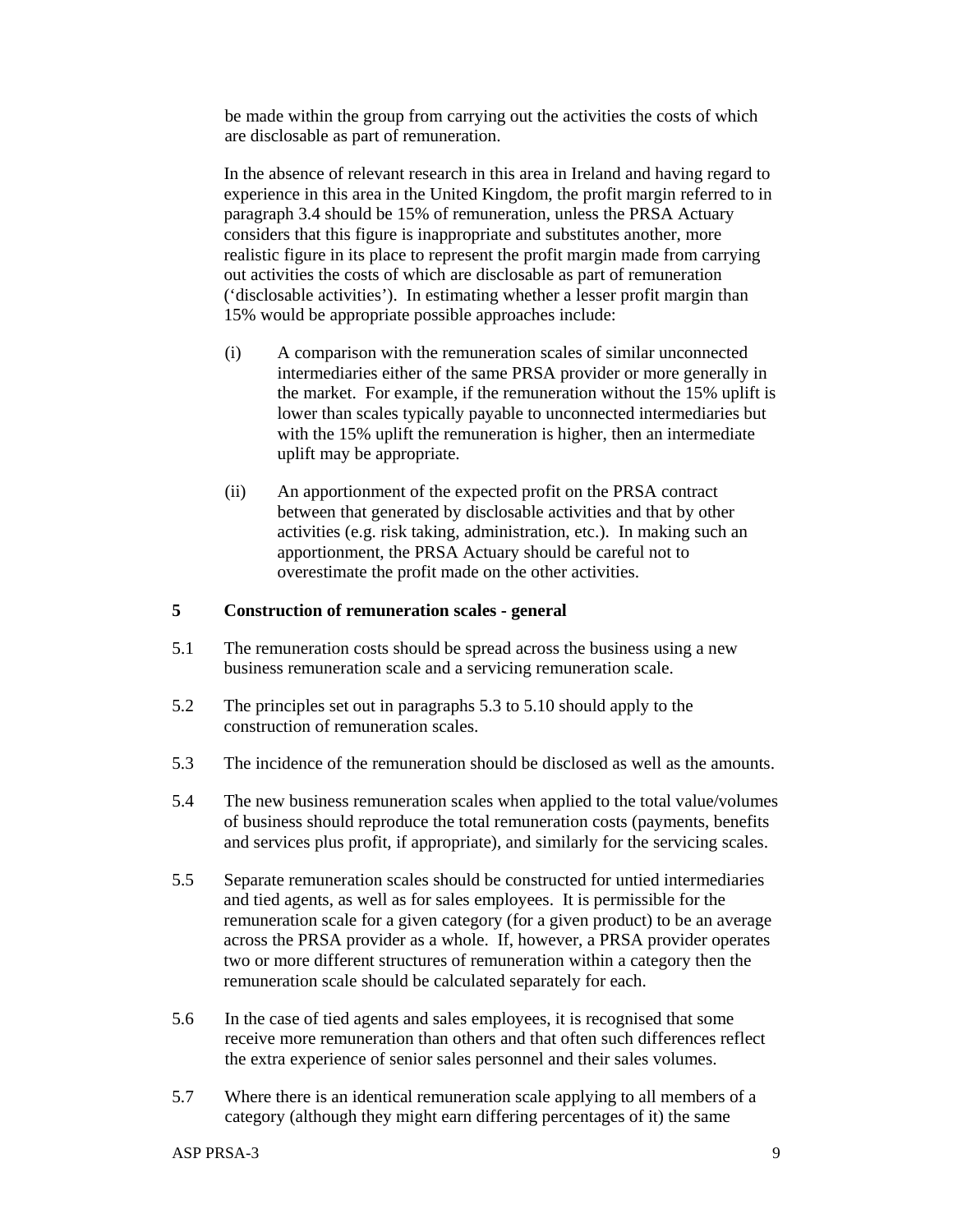amount of remuneration (and the value of other benefits and services) in respect of identical transactions may be disclosed regardless of the percentage of the scale paid to each individual member of the category. Note, however, that this method of averaging would be limited to the individuals operating within a category. It would not be possible, for example, to take an average for different categories.

- 5.8 In all cases the amounts disclosed must allow the contributor to determine whether there is any product bias and they must be fair and not misleading.
- 5.9 Where an intermediary or sales employee agrees with a contributor to forgo a part of his normal payment in order to improve the terms of the contract, the same uplift factor (see paragraph 6.2(iii)) may be applied to the reduced payment, or the same monetary cost of benefits and services may be used, subject to the following constraints.
	- (i) The 'same uplift factor' approach should be adopted only if the contributor will *also* receive the full benefit of the lower of:
		- (a) the reduction in the amount of disclosed remuneration for nonfinancial benefits and services; and
		- (b) an equivalent proportion of the PRSA contract loadings intended to cover non-financial benefits and services.
	- (ii) Where the 'same uplift factor' approach (in paragraph 5.9) is adopted, the proportion of payments forgone must be allowed for in calculating the uplift factor.
	- (iii) Where an average scale of remuneration is used, the percentage reduction in payment in respect of the individual intermediary or sales employee may be applied to the average payment in order to calculate the reduced payment.
- 5.10 Payments, benefits and services relating to other than PRSA business are to be disclosed in the circumstances outlined in paragraphs 7.7 and 7.8.

## **6 Construction of remuneration scales - suggested methods**

- 6.1 It is the responsibility of the PRSA Actuary to recommend to the PRSA provider a suitable remuneration scale which conforms to the principles outlined above. The following methods would be appropriate in the circumstances outlined.
- 6.2 Where the intermediary or sales employee is paid by a transaction based payment scale related to volume and/or value of business sold:
	- (i) The payment scale is adjusted for any over-ride payments based on new business volumes. The adjusted payment scale applied to the anticipated new business should reproduce the anticipated payments.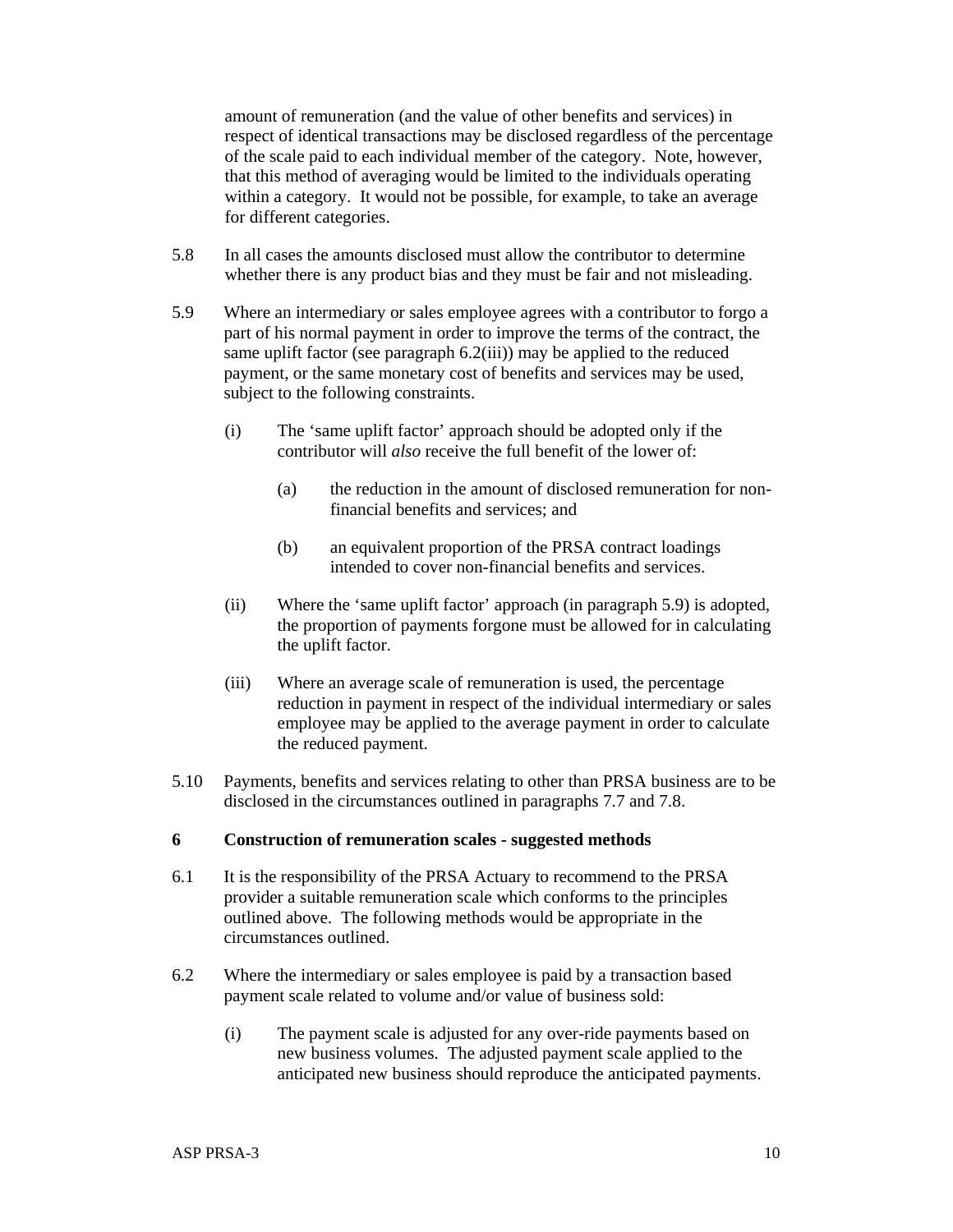- (ii) The payment scale is divided into a new business payment scale and a renewal payment scale.
- (iii) The cost of benefits and services is expressed in the form of a new business uplift factor and a servicing uplift factor.

| New business uplift factor     | $=$ | Cost of new benefits and services<br>New business payments |
|--------------------------------|-----|------------------------------------------------------------|
| Servicing uplift factor<br>$=$ |     | Cost of servicing benefits and services                    |
|                                |     | Renewal payments                                           |

- (iv) The calculation may be done separately for as many or as few different classes of business as will ensure that any resulting differences are justified by actual differences in circumstances and that any significant differences are not masked. The calculation may be done separately for different classes within a category or averaged across the category (see paragraph 5.5).
- (v) The payment scales are grossed up by new business uplift factors or servicing uplift factors as appropriate to reflect the cost of benefits and services. The grossed up scales represent the new business and servicing remuneration scales, and are applied to the individual PRSA contract concerned to derive the disclosable remuneration.
- (vi) Where the level of payment in the first year of a PRSA contract equals the level of payment in subsequent years (level payment scale) then, for the purposes of paragraph 6.2(iii), 'new business payment' refers to the payments in the first contract year and 'renewal payment' refers to the level of payment in subsequent contract years.
- (vii) If servicing costs are expected to be incurred in any year in which no renewal payments are to be made on a PRSA contract, provision of information on remuneration should still be made, for example by using a technique similar to that described in paragraph 6.3.
- (viii) As an alternative to expressing the cost of benefits and services in the form of a new business uplift factor and a servicing uplift factor, the cost of benefits and services may be expressed in the form of a multiple of the relative measure of value placed on the individual contracts by the PRSA provider (or the PRSA provider's group), as determined in accordance with paragraph 6.3. The apportionment of new business benefits and services between individual contracts is according to the relative measure of value and an appropriate relative measure of value should be used to apportion servicing benefits and services.
- 6.3 Where an intermediary or a sales employee does not receive any payments related directly to value or volume of business (e.g. the intermediary receives a predetermined payment or the sales employee is paid by a fixed salary), there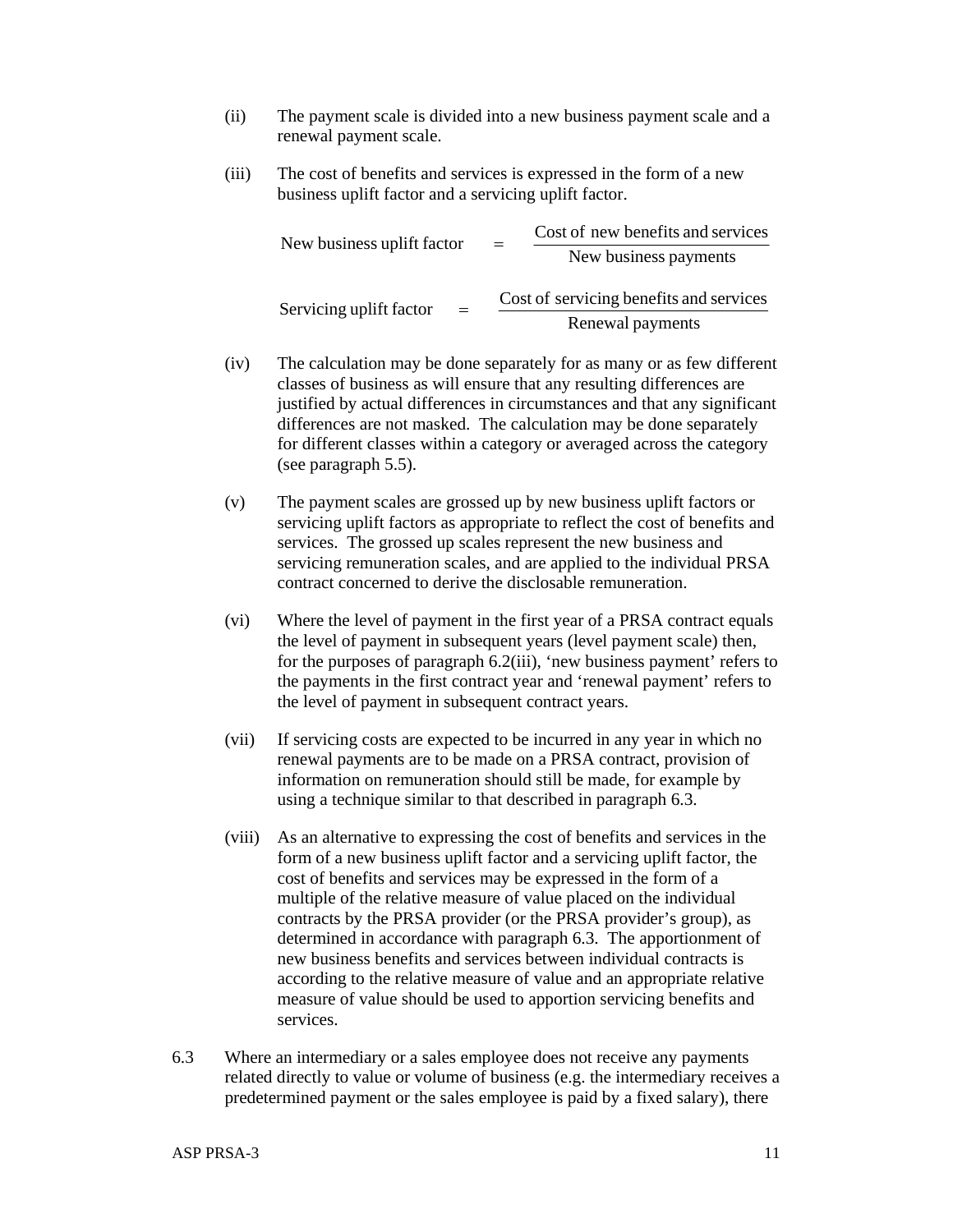is no contract-related payment which, suitably uplifted for the cost of benefits and services, can be disclosed. In such circumstances, the payments should be amalgamated with the cost of benefits and services, and be disclosed as set out below.

 Similarly, where, for a particular contract, an intermediary or a sales employee does not receive any contract-related payment but the contract in question contributes to the receipt by the intermediary or sales employee of other payments, benefits or services, there is no contract-related payment which, suitably uplifted for the cost of benefits and services, can be disclosed. In such circumstances, the total payments, benefits and services relating to contracts of this type should be determined, and be disclosed as set out below.

 In both the circumstances outlined above, the apportionment of the total costs over individual contracts should be done in a way which reflects the value of the contract to the PRSA provider or the PRSA provider's group. The following approach should be applied.

- (i) The PRSA Actuary ascertains the relative measure of value placed on the individual contracts by the PRSA provider (or the PRSA provider's group). In this context it is appropriate to judge 'value' in relation to any (non-remunerated) internal scale of success or validation which the PRSA provider applies to judge the relative success of individual intermediaries, salesmen, branches or regions. If no such scale exists it may be appropriate to judge 'value' broadly in relation to the expense contributions or charges generated by the contract or on a scale of value determined by the PRSA Actuary as being appropriate.
- (ii) The total costs are split between new business and servicing costs to determine new business remuneration and servicing remuneration. The apportionment of new business remuneration between individual contracts is according to the relative measure of value and an appropriate relative measure of value should be used to apportion servicing remuneration.
- 6.4 Where other methods of remuneration are employed, e.g. part salary or predetermined payment and part related to the volume/value of sale, the salary or predetermined payment element should be added to the cost of benefits and services and the method in paragraph 6.2 may be employed.

#### **7 Payments**

- 7.1 Where an intermediary or a sales employee will receive a straightforward payment on each sale, the first element of disclosable remuneration is relatively simple to disclose, being the amount of that payment.
- 7.2 However, the precise rate of payment may not be known in advance (for example if retrospective volume overrides apply). In such cases, it will be necessary for the PRSA Actuary to estimate the likely rate to apply to the intermediary or sales employee in question. This could, for example, be based on an average rate applicable to particular groupings of intermediaries or sales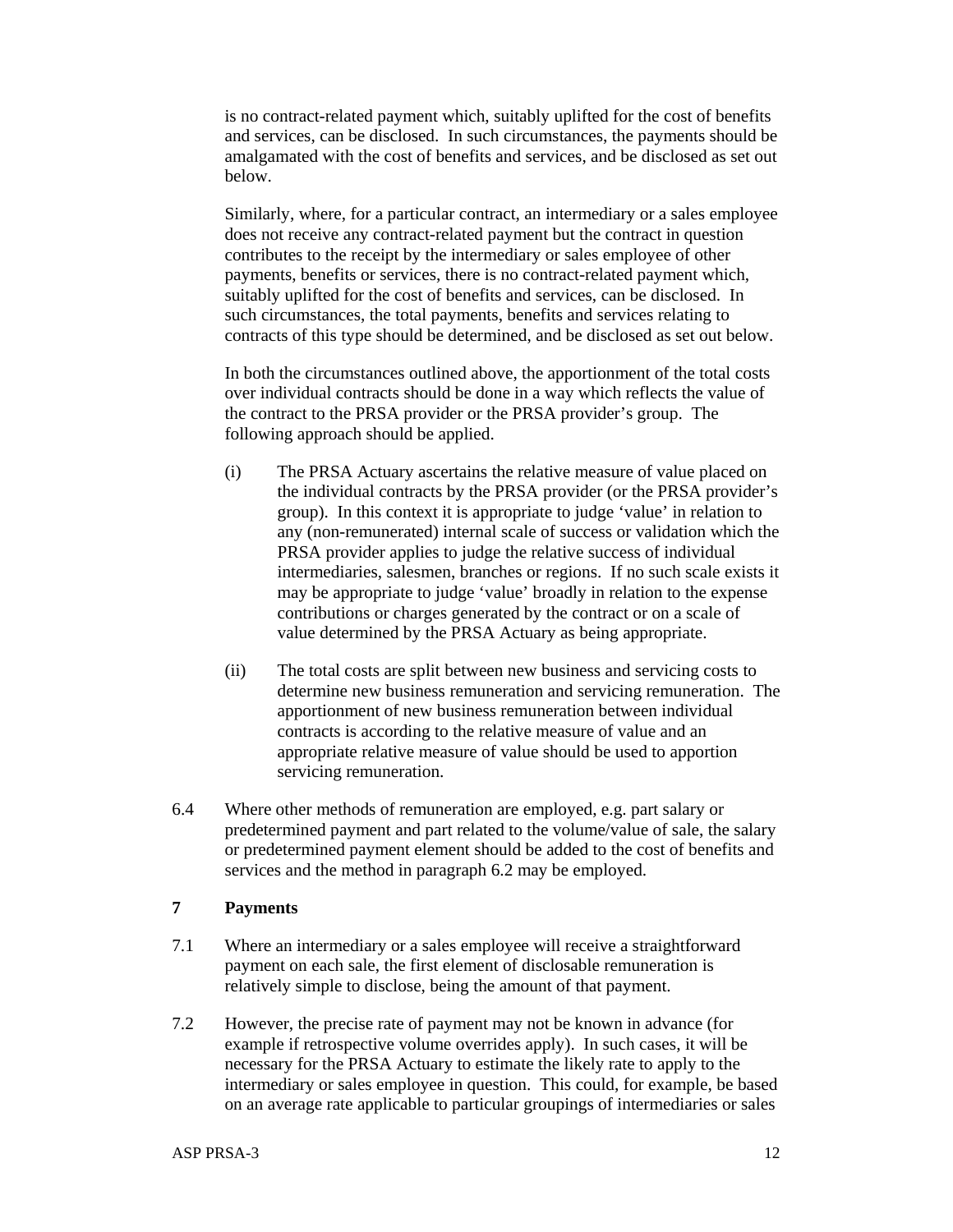employees or on a best estimate for each intermediary or sales employee. It should never be below any minimum rate applicable to that intermediary or sales employee or sale.

- 7.3 Remuneration earned by any other employee in respect of the sale (e.g. a manager's override) must also be added in, using estimates where appropriate as described above, to the extent that such remuneration is not in respect of services, which, if provided to an independent intermediary, would not be disclosable. Payments to introducers by the PRSA provider must also be included.
- 7.4 Bonus payments which may be made if certain targets ( e.g. sales targets, persistency targets) are met must be treated in a similar manner to volume overrides.
- 7.5 Salaries and any other payments which do not relate directly to any one sale should be treated in a manner similar to that set out below for benefits and services. However, see paragraph 6.3 for the special case of sales employees remunerated only by salary.
- 7.6 The guidance below is provided to assist the PRSA Actuary in determining the payments to disclose.
	- (a) Where payments are credited to an 'account' from which periodic withdrawals may be made, the amount disclosed should be that credited to the account whether or not the recipient intends to withdraw it immediately. If an intermediary or sales employee is able to 'overdraw' an account, all amounts to be credited in respect of a contract, up to any 'borrowing limit', must be disclosed as if they were credited on inception of the contract.
	- (b) Where a payment is made in advance of the receipt of a premium to which it relates (e.g. indemnity commission), it should be disclosed as being received at the time of payment.
	- (c) Where a PRSA provider makes arrangements through a third party for a lump sum to be paid to an intermediary or sales employee in exchange for the income stream to which the intermediary or sales employee is entitled (e.g. a factoring arrangement) then the lump sum so receivable must be disclosed as if it were a payment from the PRSA provider.
	- (d) Where a PRSA provider provides an intermediary or sales employee with a loan or makes arrangements for a third party to provide a loan on the security of, or in the expectation of, future payments from the PRSA provider, then so much of the payments to the intermediary or sales employee in respect of a contract as will be or has been taken into account in determining the amount of the loan must be disclosed as if they were received at inception of the contract, irrespective of the actual incidence of the payments.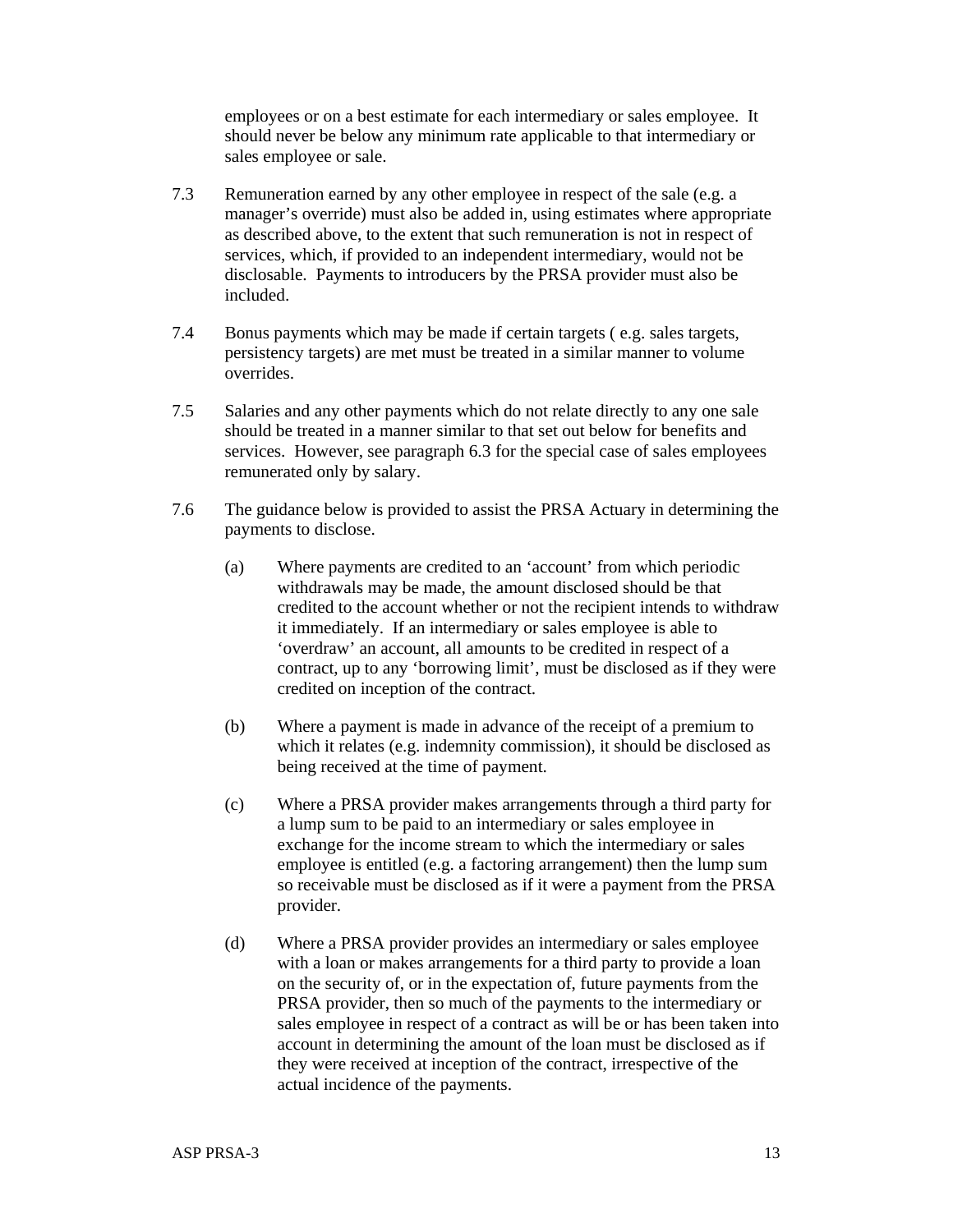- 7.7 Where payments are being made by the PRSA provider or a connected person to an intermediary or sales employee in respect of business other than relevant PRSA business, any element of these other payments which may be considered to result directly or indirectly from the sale of relevant PRSA business must be regarded for the purpose of the provision of information on remuneration as if they did so result (and hence be subject to the provision of information on remuneration). A similar requirement applies to any benefits or services.
- 7.8 For example, if a higher rate of remuneration is paid on a mortgage when it is to be repaid by a pension endowment than when it is stand-alone, the difference must be disclosed as a payment in respect of the pension endowment.
- 7.9 More generally, if there is a 'drift' in remuneration away from relevant PRSA business towards other business, this is likely to be regarded by the Department of Social and Family Affairs and by the Pensions Board as an attempt by the PRSA provider to evade the provision of information on remuneration requirements unless the procedures outlined in paragraph 7.7 are followed.
- 7.10 Payments directly as a result of business written in previous years (e.g. renewal commission) should be allocated to new business to the extent that they are increased or only continue conditional on the completion of minimum amounts of new business.
- 7.11 Payments are usually made either on:
	- (i) an 'earned' basis, whereby the payment is made on the happening of the event to which it relates and where, in the event of the PRSA contract subsequently lapsing, the intermediary or sales employee will not be required to make a refund of any part of the payment; or
	- (ii) an 'indemnity' basis, whereby the payment is made in advance of the happening of the event to which it relates and where, in the event of the PRSA contract lapsing before the happening of that event, the intermediary or sales employee will be required to make a repayment to the PRSA provider.

 Where payments are made on an 'indemnity' basis and the amount repayable by an intermediary in the event of a PRSA contract lapsing is equal to or less than the 'unearned' payments which relate to events to happen in the future, such repayments are to be ignored, and the schedule of payments is to be determined on the basis that the PRSA contract continues in force for the full duration of the illustrations.

 Where payments are made on an 'indemnity' basis and the amount repayable by an intermediary in the event of a PRSA contract lapsing is greater than the 'unearned' payments which relate to events to happen in the future, the excess of such repayments actually received over the 'unearned' payments may be offset against the cost of services for the purposes of Section 9, provided that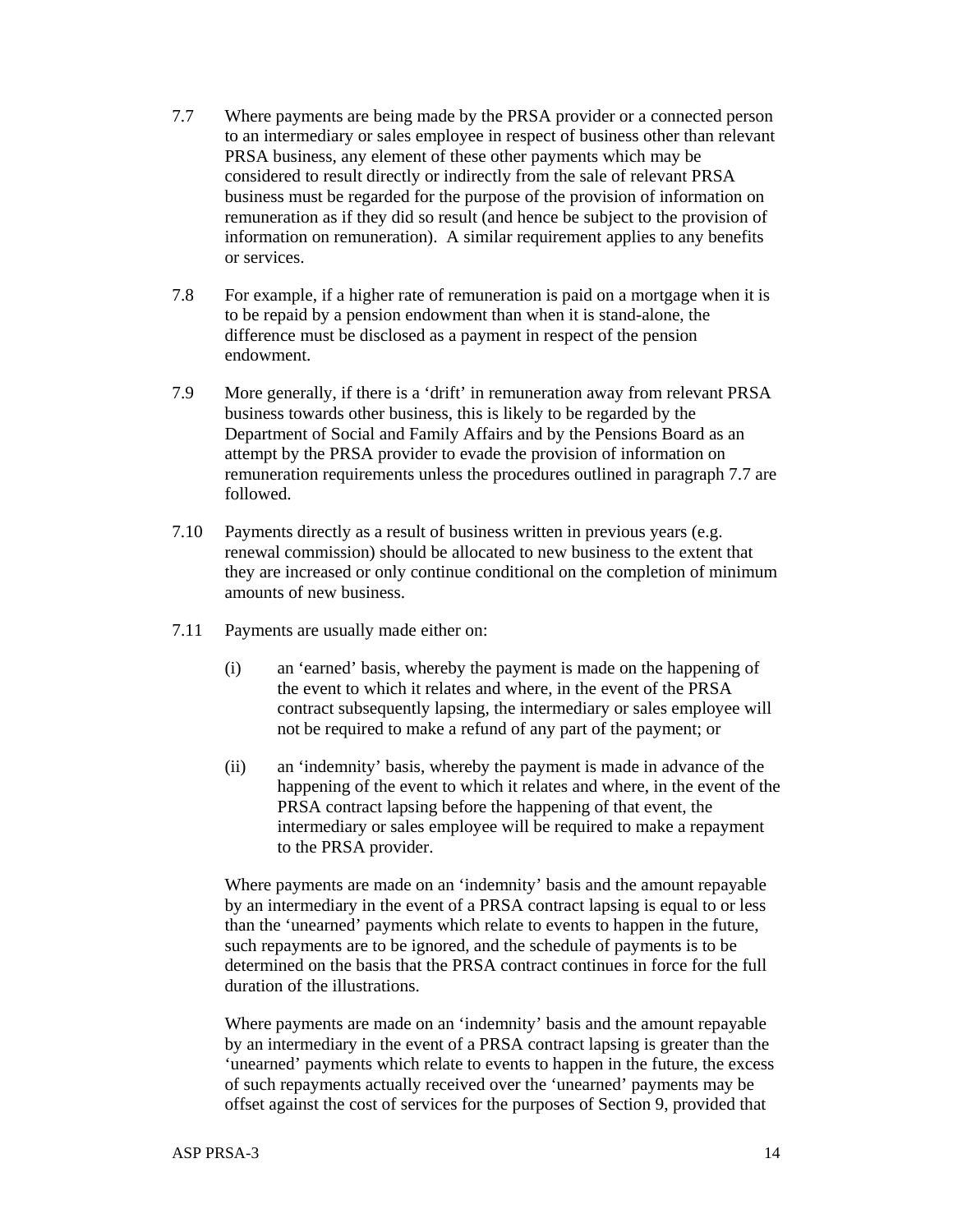the total cost of services disclosed is not negative. Any such excess must be treated in a similar manner to volume overrides as described in paragraph 7.2.

 Where payments are made on an 'indemnity' basis, the allocation of such payments to events for the purposes of this paragraph must be made in a manner which is fair, clear and not misleading; for example, if, under a monthly contribution PRSA contract, all initial commission is paid on an 'indemnity' basis in the first month and renewal commission commences to be paid in the thirteenth month, the initial commission payment should be allocated equally to each of the first twelve monthly premiums.

#### **8 Benefits**

- 8.1 The PRSA Disclosure Regulations require that the cost of benefits should be taken into account when determining disclosable remuneration.
- 8.2 The cost of all non-monetary benefits provided by a PRSA provider to an intermediary or sales employee must, therefore, be added to the disclosable payments derived in section 7.
- 8.3 Such benefits would include any item that would be considered as a benefit or expense under the Taxes Consolidation Act 1997. For example, use of a car, conferences, subsidised loans, etc.
- 8.4 The above paragraph is to be used for the purposes of definition only and not for the purpose of putting a value on the items included. The amount to be included is the cost to the PRSA provider.
- 8.5 Furthermore, these items shall be included in the provision of information on remuneration whether or not the individual is liable to income tax on them and regardless of whether any such item is chargeable to tax. That is to say, the fact that an individual may not be a taxpayer will have no bearing on the provision of information on remuneration.
- 8.6 Similarly, the fact that some such benefits may not be taxable has no bearing either. In both cases provision of information on remuneration is required.
- 8.7 Other examples of benefits would include contributions to pension schemes and social insurance contributions.
- 8.8 Options provided on shares should also be valued, taking into account any discount on issue and assuming that the shares in question will grow at a reasonable rate in line with other investments.
- 8.9 The benefits listed in this section are not intended to be exhaustive.

## **9 Services**

9.1 The PRSA Disclosure Regulations require that the cost of services should be taken into account when determining disclosable remuneration. Services for this purpose are services other than those specified in paragraph 9.3.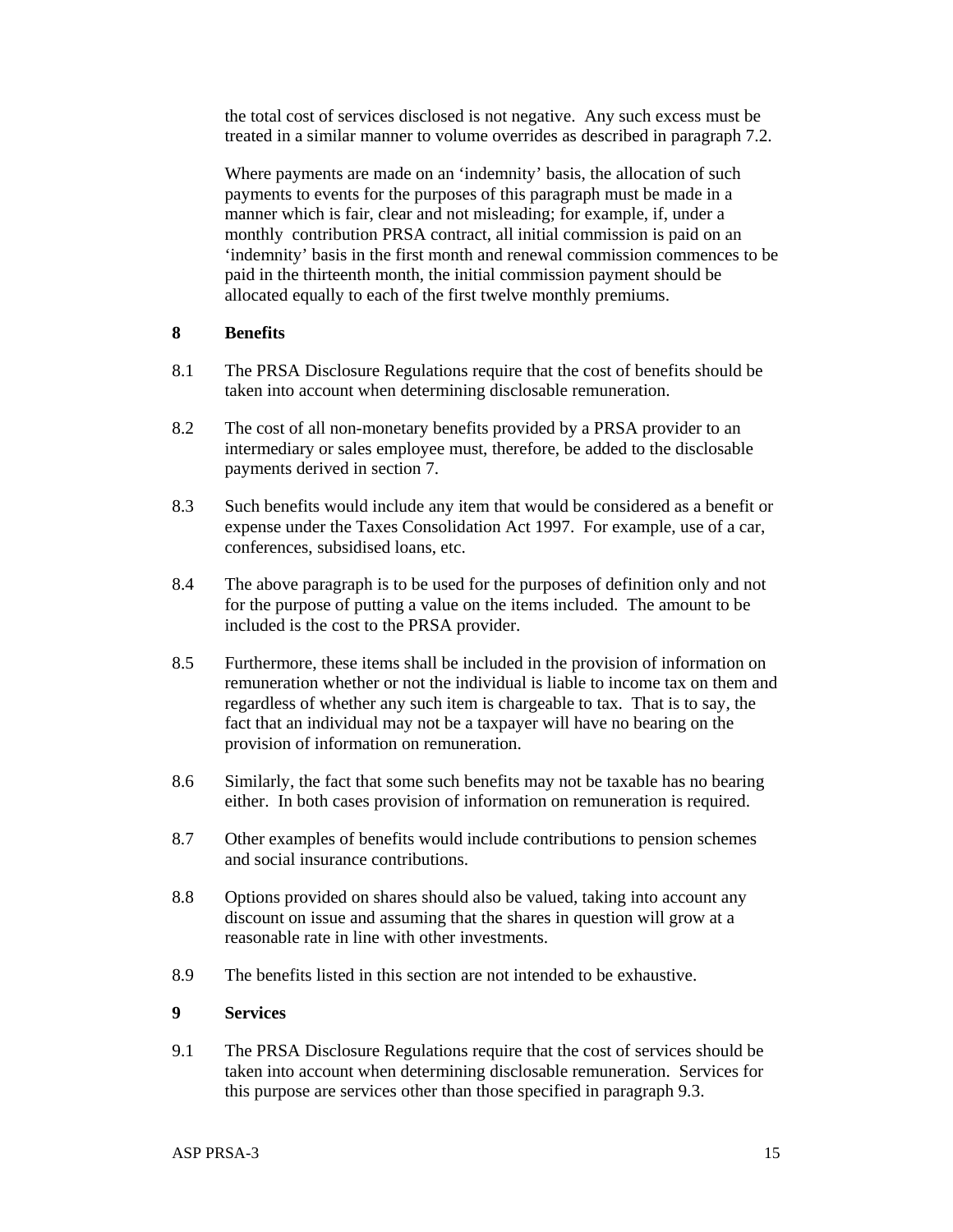- 9.2 A PRSA provider may provide whatever services it decides to an intermediary or to a sales employee. The cost of all such services provided by a PRSA provider to an intermediary or sales employee, other than those specified in Paragraph 9.3, must, however, be added to the disclosable payments derived in section 7.
- 9.3 The following goods and services supplied to an intermediary or to a sales employee (either free or subject to a charge) need not be included in disclosable remuneration.
	- (i) information about the PRSA provider's contracts in the course of a telephone call which is paid for by the PRSA provider.
	- (ii) literature to or for distribution on behalf of the intermediary or sales employee which relates wholly or mainly to the PRSA contracts offered by the PRSA provider, provided that the literature is of a kind which the PRSA provider generally supplies to intermediaries and/or sales employees and it is supplied to the intermediary or sales employee for distribution otherwise than at the expense of the PRSA provider and provided that either:
		- (a) the literature does not contain the name of any intermediary or sales employee; or
		- (b) the name of the intermediary or sales employee is only overprinted on the literature and the PRSA provider's name appears on the literature more prominently than that of the intermediary or sales employee.
	- (iii) written technical information to an intermediary or sales employee which does not relate specifically or solely to the PRSA provider's contracts, provided that:
		- (a) such information is available to intermediaries and/or sales employees generally or to a class of intermediary or sales employee (and accordingly is not intended to be used only by the intermediary or sales employee to whom is supplied); and
		- (b) such information states clearly and prominently that it is produced by the PRSA provider.
	- (iv) quotations and projections relating to the PRSA provider's contracts and advice on the completion of forms or other documents.
	- $(v)$  (a) access to data-processing facilities, or access to data, which is directly and specifically related to the PRSA provider's contracts; and
		- (b) software which gives information about the contracts offered by the PRSA provider or which is otherwise wholly directly and specifically related to the provision of quotations for the PRSA provider's contacts.

 These sub-paragraphs apply to data relating to a broker fund but do not apply to any payment in respect of a telecommunication link.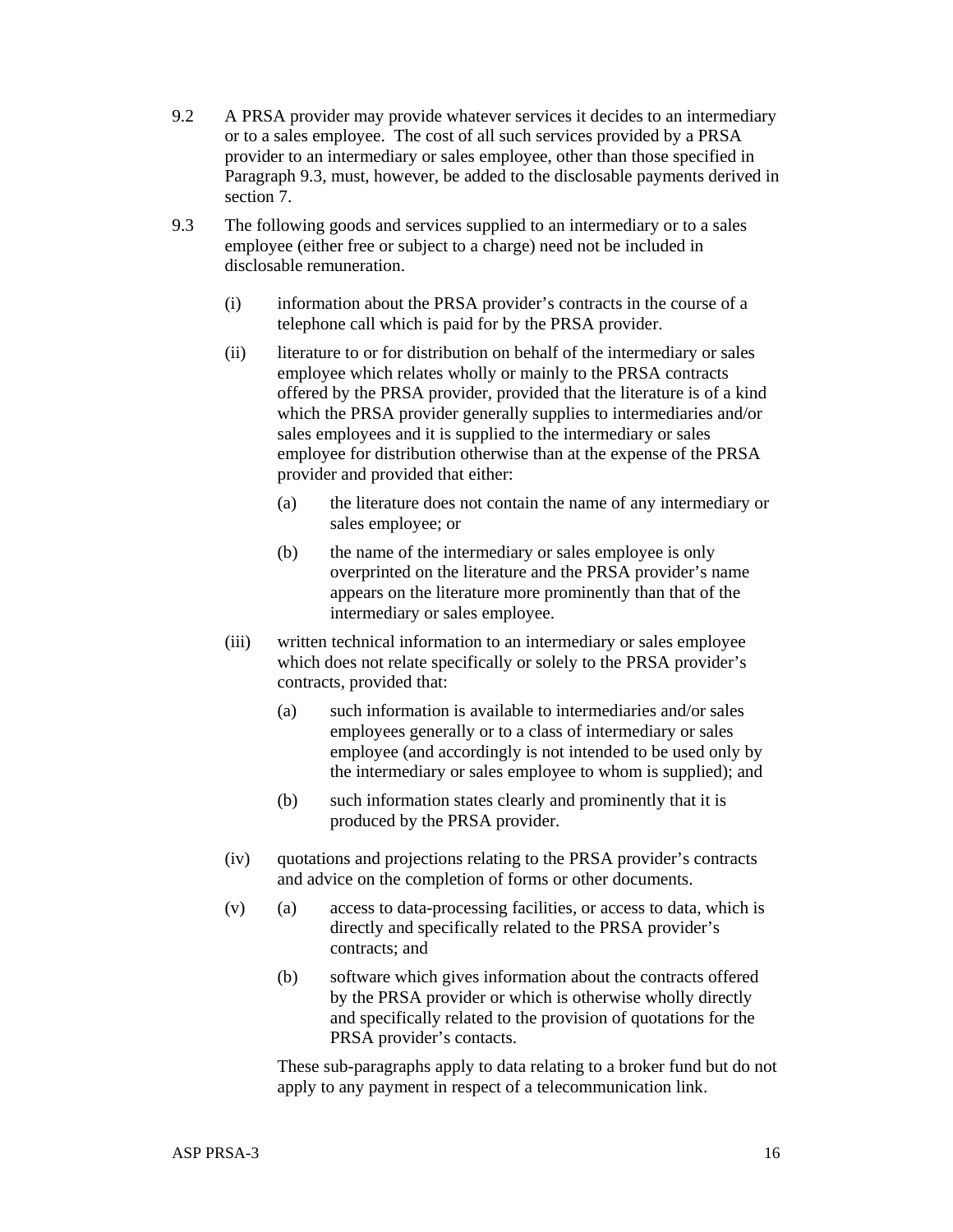- (vi) (a) a visit of an employee of the PRSA provider or of any connected person of the PRSA provider to the intermediary or sales employee for business purposes;
	- (b) a visit of an employee of the PRSA provider or of any connected person of the PRSA provider to a contributor with a member of the staff of the intermediary or with the sales employee where the particular circumstances of the case require such a visit to be made.
- (vii) (a) seminars or conferences for intermediaries and/or sales employees, provided that they are for bona fide business purposes,
	- (b) training facilities (including lectures, written material and software) which relate specifically or solely to the PRSA provider's contracts, and
	- (c) training facilities (including lectures, written material and software) which do not relate specifically or solely to the PRSA provider's contracts, provided the PRSA provider makes such facilities generally available for intermediaries and/or sales employees,

 provided that such seminars, conferences and training take place only in the Republic of Ireland, and the PRSA provider does not pay, or contribute in any way to, the travelling expenses or overnight expenses of any intermediary or sales employee.

- (viii) participation by the PRSA provider in seminars given by intermediaries and/or sales employees, provided that:
	- (a) such participation is for bona fide business purposes; and
	- (b) the PRSA provider does not pay, or contribute in any way to, the costs of the seminar.
- (ix) participation by the PRSA provider in seminars organised on behalf of intermediaries and/or sales employees, provided that:
	- (a) such participation is for bona fide business purposes; and
	- (b) the PRSA provider is satisfied, on reasonable grounds, that no intermediary or sales employee will receive any payment, fee or other reward (whether directly or indirectly) from the organiser; and
	- (c) the seminar is not organised solely on behalf of one intermediary or sales employee but is available for participation by intermediaries and/or sales employees generally.
- (x) entertainment and promotional gifts bearing the PRSA provider's name, provided that: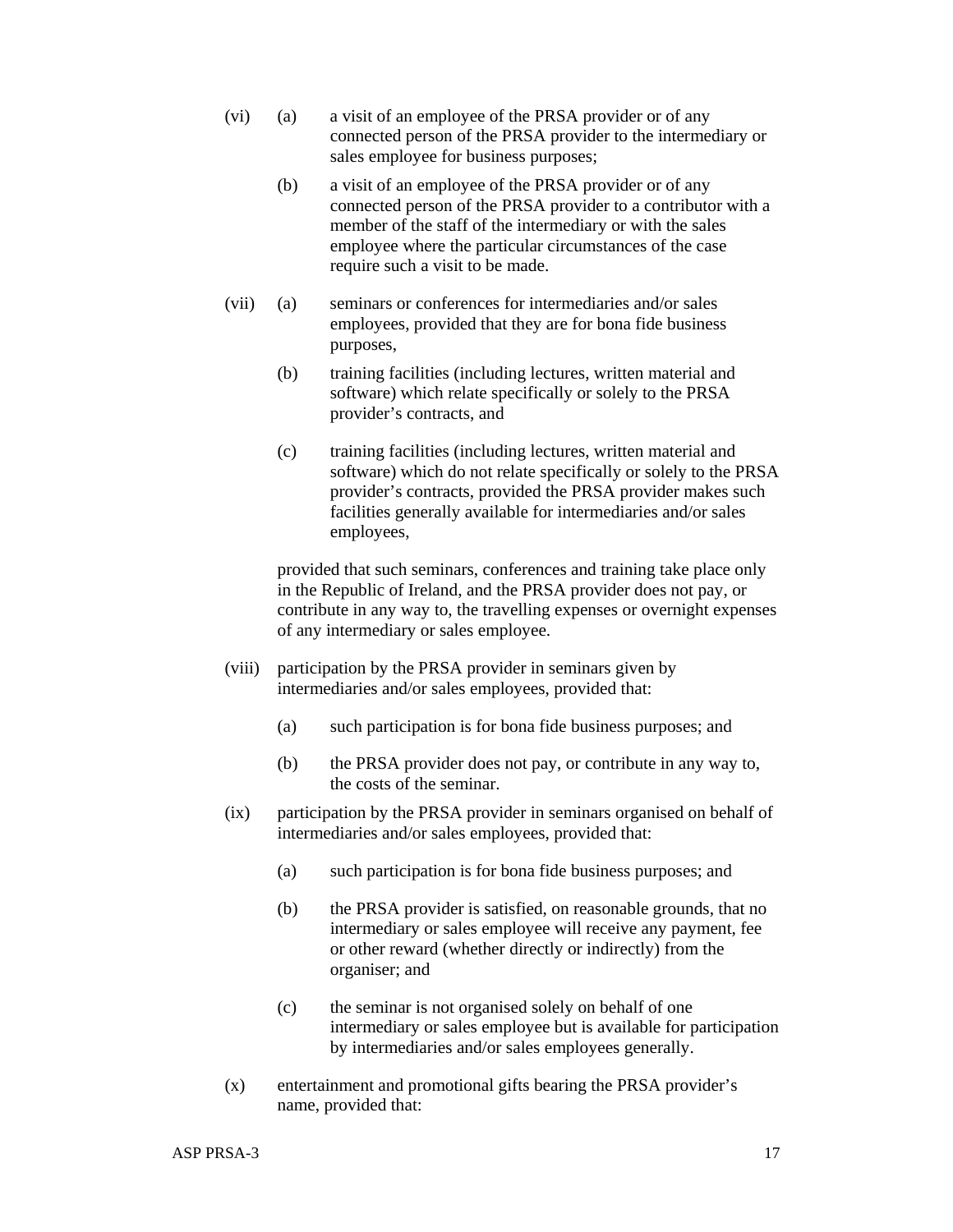- (a) such entertainment does not exceed what is normal and reasonable in all the circumstances of the case and takes place only in the Republic of Ireland, and the PRSA provider does not pay, or contribute in any way to, the travelling expenses or overnight expenses of any intermediary or sales employee;
- (b) gifts given to any one sales employee, or to any employee of a connected intermediary who is treated for the purposes of paragraph 4.4 as though the relevant employee was a sales employee of the PRSA provider, in any one calendar year do not exceed €50 in value; and
- (c) gifts given to any one intermediary in any one calendar year do not exceed  $\epsilon$ 50 in value, multiplied by the number of individuals in the intermediary firm registered with the Irish Insurance Federation as life assurance salespeople.

 For the purposes of sub-paragraphs (b) and (c) above, gifts of pocket diaries and calendars shall be disregarded.

- (xi) information about sources of money which may be made available by way of loan to finance the purchase of land or buildings by clients of the intermediary or sales employee, and such information may be provided by way of documents or on discs or in any other form and may be accompanied by or be part of further assistance which is related to the obtaining of such finance.
- 9.4 Where the service is the use of an asset owned by the PRSA provider (e.g. the use of an office) the value taken into account should be the commercial value of the service (e.g. in the case of a property, full market rent). A similar principle applies to benefits as defined in Section 8 above.
- 9.5 Examples of the types of services, the costs of which should be included are:

Office accommodation and equipment, including telephone, e-mail, photocopying and fax.

Loans where a commercial rate of interest is not charged, including remuneration advances overdue for repayment.

General stationery.

Computer hardware and software.

Clerical and administrative support.

Business insurance cover, including PI and fidelity guarantee.

Recruitment.

Compliance monitoring.

Business planning services.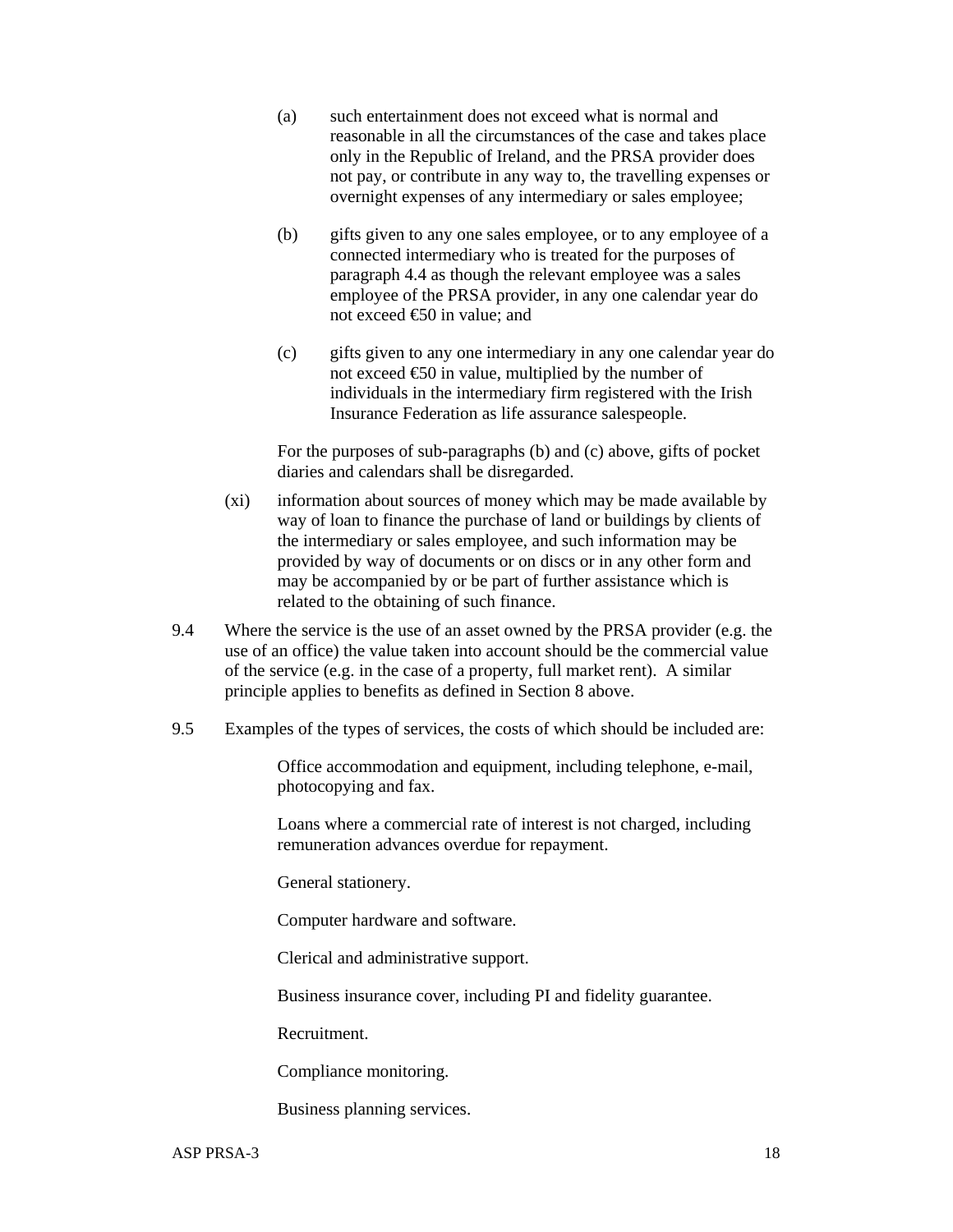Line management.

This list is not intended to be exhaustive.

- 9.6 The guidance below is provided to assist the PRSA Actuary in determining the costs to include in respect of services:
	- (a) Where an intermediary or sales employee contributes towards these costs out of their own resources, the cost to be taken into account may be appropriately reduced.
	- (b) Where a cost is identified which required inclusion (e.g. all or part of the salary of an employee of the PRSA provider) then all the overheads associated with that cost should also be included.
	- (c) The salary of an individual engaged only part-time on relevant PRSA business need be included only pro rata.
	- (d) Rent and associated costs of premises may be reduced to the extent that some of the premises are used for activities other than relevant PRSA business.
	- (e) The cost of corporate awareness advertising (advertising which does not solicit a response) may be excluded. The cost of lead generation advertisements (advertisements which solicit a response) must be included. Advertisements which include a reply coupon, or give a contact name, telephone number, fax number or e-mail address are deemed to be advertisements which solicit a response. Advertisements whose primary purpose is to raise corporate awareness but which indicate in general terms where further information may be obtained (for example, by using a phrase such as "contact your insurance broker, ABC bank branch or XYZ financial consultant") would not generally be deemed lead generation advertisements. The cost of lead generation advertisements may be reduced pro rata to the extent that they can reasonably be expected to lead to business other than relevant PRSA business.
	- (f) Lead generation activities must include the costs of placing an advertisement and the carrying out and mailing or the provision of access to third party clients. However, no account need be taken of the intrinsic value of existing clients of the PRSA provider or any associated organisation.
	- (g) No costs need be included in respect of training. However, companies must ensure that this exemption extends only to the cost of services which could be provided in accordance with paragraph 9.3(vii).
	- (h) PRSA contract administration costs are excluded, as are costs associated with the development and maintenance of computer systems for the purposes of providing projections of benefits or other product information.